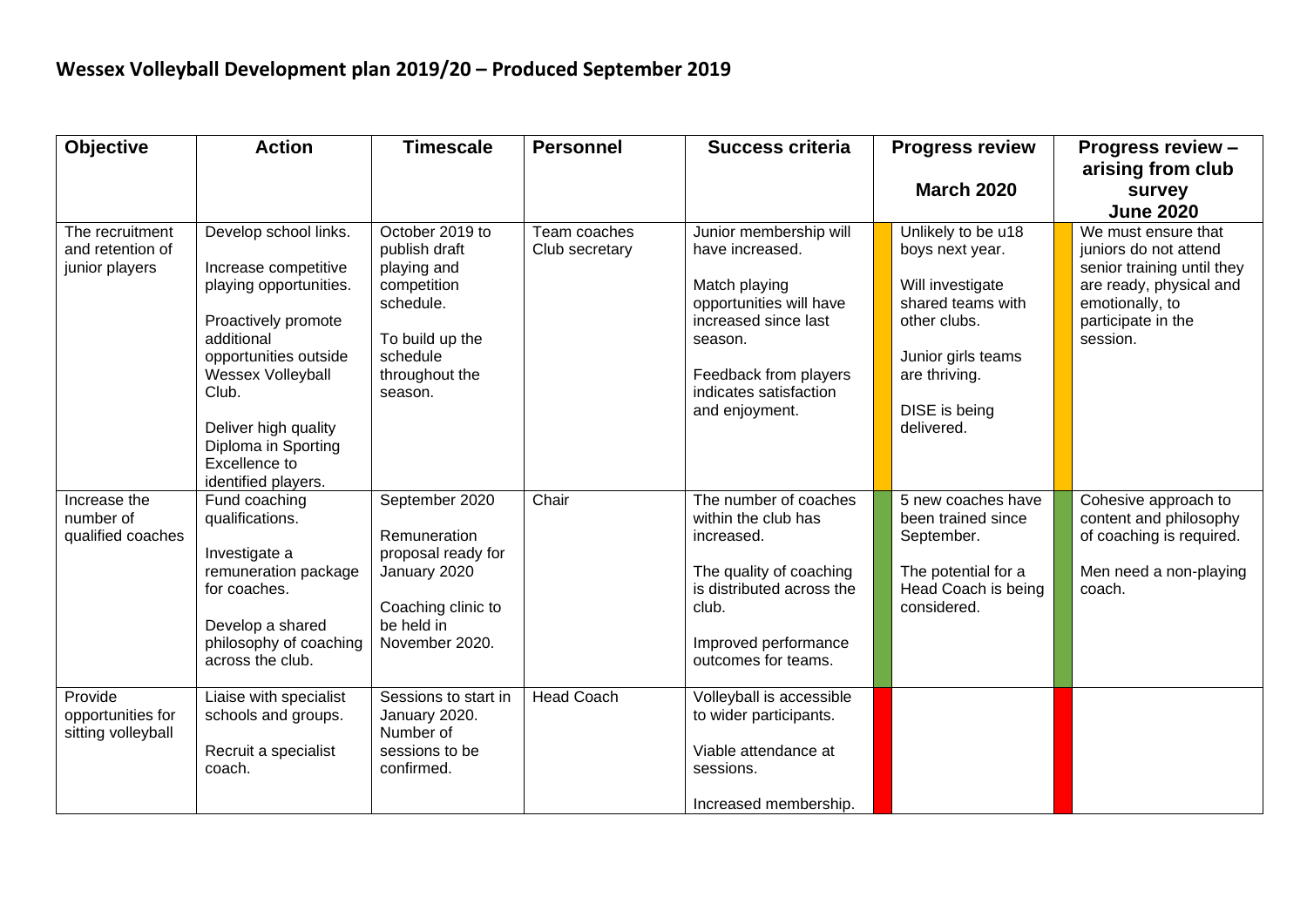| Finances must be<br>audited annually<br>and monitored<br>throughout the<br>season | Finances to be a<br>standing agenda item.<br>The Board will agree<br>expenditure above a<br>certain threshold.<br>Teams have the right<br>to manage their own<br>finances but feedback<br>expenditure to the<br>Board.<br>This right can be<br>devolved through the<br>Board.<br>All costs must be<br>transparent and<br>published in advance.<br>Each phase has the<br>right to fund raise/<br>seek individual<br>sponsors.<br>Benchmark value for<br>money against other<br>clubs and different<br>sports to provide<br>clarity for members | May 2020       | Treasurer | The club is able to meet<br>all its commitments.<br>A positive annual audit.<br>Additional funds have<br>come into the club.<br>Membership benefits<br>have increased. | The club meets all<br>its statutory<br>obligations.                                         | Cost to play reflects the<br>number of sessions and<br>matches but not<br>necessarily the quality of<br>the provision.<br>This can be an objective<br>under quality assurance,<br>moving forward. |
|-----------------------------------------------------------------------------------|-----------------------------------------------------------------------------------------------------------------------------------------------------------------------------------------------------------------------------------------------------------------------------------------------------------------------------------------------------------------------------------------------------------------------------------------------------------------------------------------------------------------------------------------------|----------------|-----------|------------------------------------------------------------------------------------------------------------------------------------------------------------------------|---------------------------------------------------------------------------------------------|---------------------------------------------------------------------------------------------------------------------------------------------------------------------------------------------------|
|                                                                                   | and ensure best value.                                                                                                                                                                                                                                                                                                                                                                                                                                                                                                                        |                |           |                                                                                                                                                                        |                                                                                             |                                                                                                                                                                                                   |
| The club will be<br>financially viable                                            | Produce a financial<br>policy.<br>Annual audit.<br>Financial review at<br>each Board meeting.                                                                                                                                                                                                                                                                                                                                                                                                                                                 | September 2019 | Treasurer | The club is financially<br>viable and in a financial<br>position to meet its key<br>performance targets.                                                               | The club is<br>financially viable.<br>Now needs to<br>proactively explore<br>grant funding. | Increased focus on<br>fundraising and<br>sponsorship is still<br>required.<br>All ideas are welcome.                                                                                              |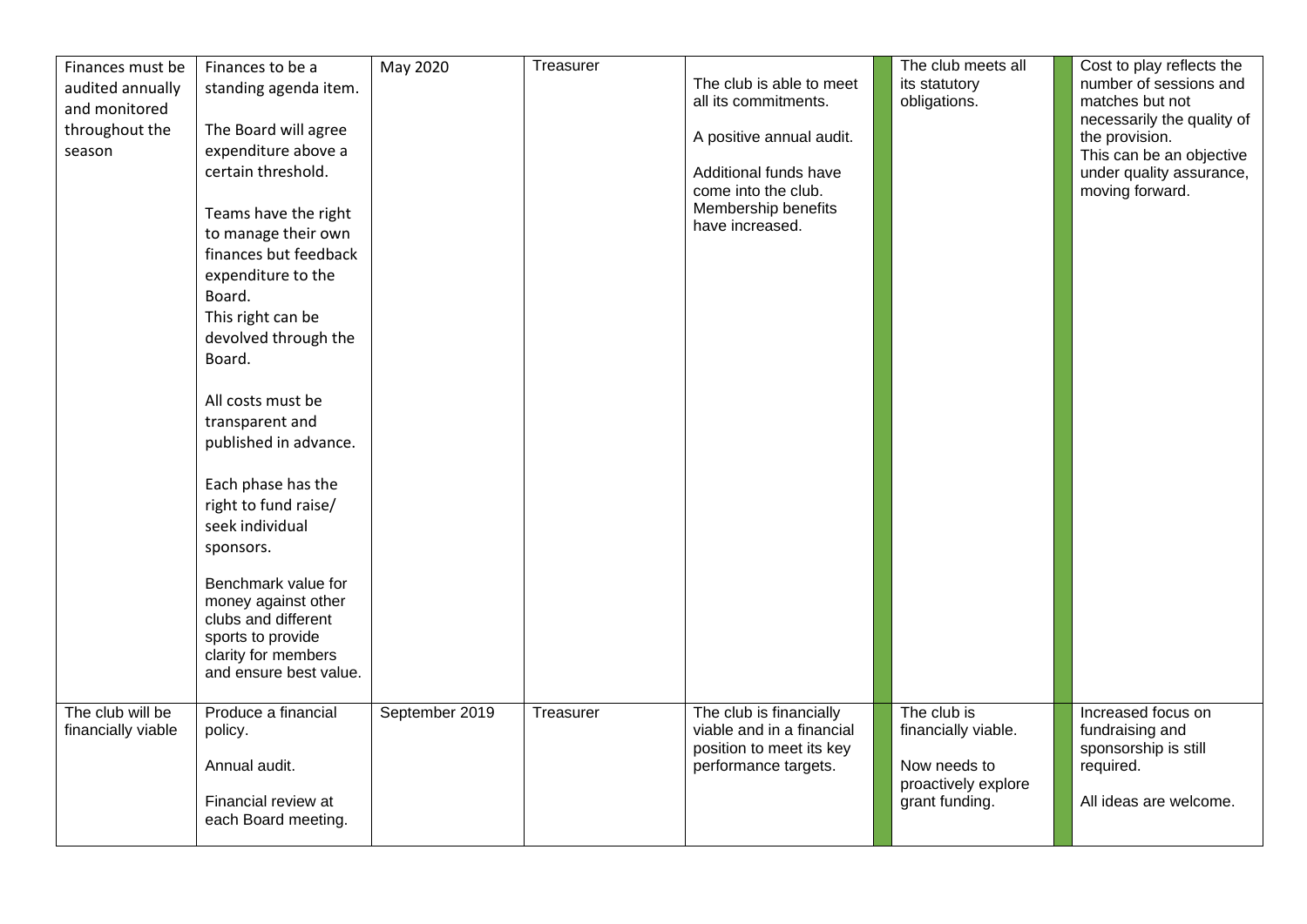|                                                                                                                         | Investigate<br>sponsorship.<br>Proactively fundraise<br>and apply for grants.                                                                                                                                                                                                                                                                                                                                       |                |                         |                                                                                                |                                                                                               |                                                                                             |
|-------------------------------------------------------------------------------------------------------------------------|---------------------------------------------------------------------------------------------------------------------------------------------------------------------------------------------------------------------------------------------------------------------------------------------------------------------------------------------------------------------------------------------------------------------|----------------|-------------------------|------------------------------------------------------------------------------------------------|-----------------------------------------------------------------------------------------------|---------------------------------------------------------------------------------------------|
| The Board will<br>represent all<br>phases of the<br>club                                                                | Each phase will have a<br>representative on the<br>Board, this could be a<br>player or a<br>parent/carer.<br><b>Elect Board members</b>                                                                                                                                                                                                                                                                             | August 2020    | Chair                   | Members are<br>empowered through the<br>Board to shape the<br>future direction of the<br>club. | The Board<br>represents the<br>majority of its<br>members but more<br>members are<br>welcome. | Feedback indicates that<br>the Board represents all<br>members and continues<br>to improve. |
| The Board must<br>meet at least 4<br>times a year,<br>with the ability to<br>call additional<br>meetings as<br>required | each year.<br>Calendar of meetings<br>to be publishes at the<br>start of every year.<br>Standing agenda items<br>correspond to the<br>volleyball year.<br>Minutes to be<br>published and<br>available to all<br>members.<br>Each phase has a right<br>to add an agenda<br>item.<br>Each phase member<br>must collaborate with<br>their members to<br>ensure they represent<br>their views at the<br>Board meetings. | September 2019 |                         | Meetings are held,<br>Minutes are published,<br>Communication is<br>improved.                  | The Board is<br>meeting regularly<br>and more than 4<br>times a year.                         | Continue to develop<br>communication and<br>transparency.                                   |
| Membership<br>advantages                                                                                                | Produce a document<br>outlining the<br>advantages of                                                                                                                                                                                                                                                                                                                                                                | August 2020    | Chair/Marketing<br>team | Increased membership.<br>Wide and varied<br>membership<br>demographic.                         | Plans have stopped<br>due to current<br>circumstances but<br>actions are ready to             | COVID 19 has prevented<br>full development of this<br>objective.                            |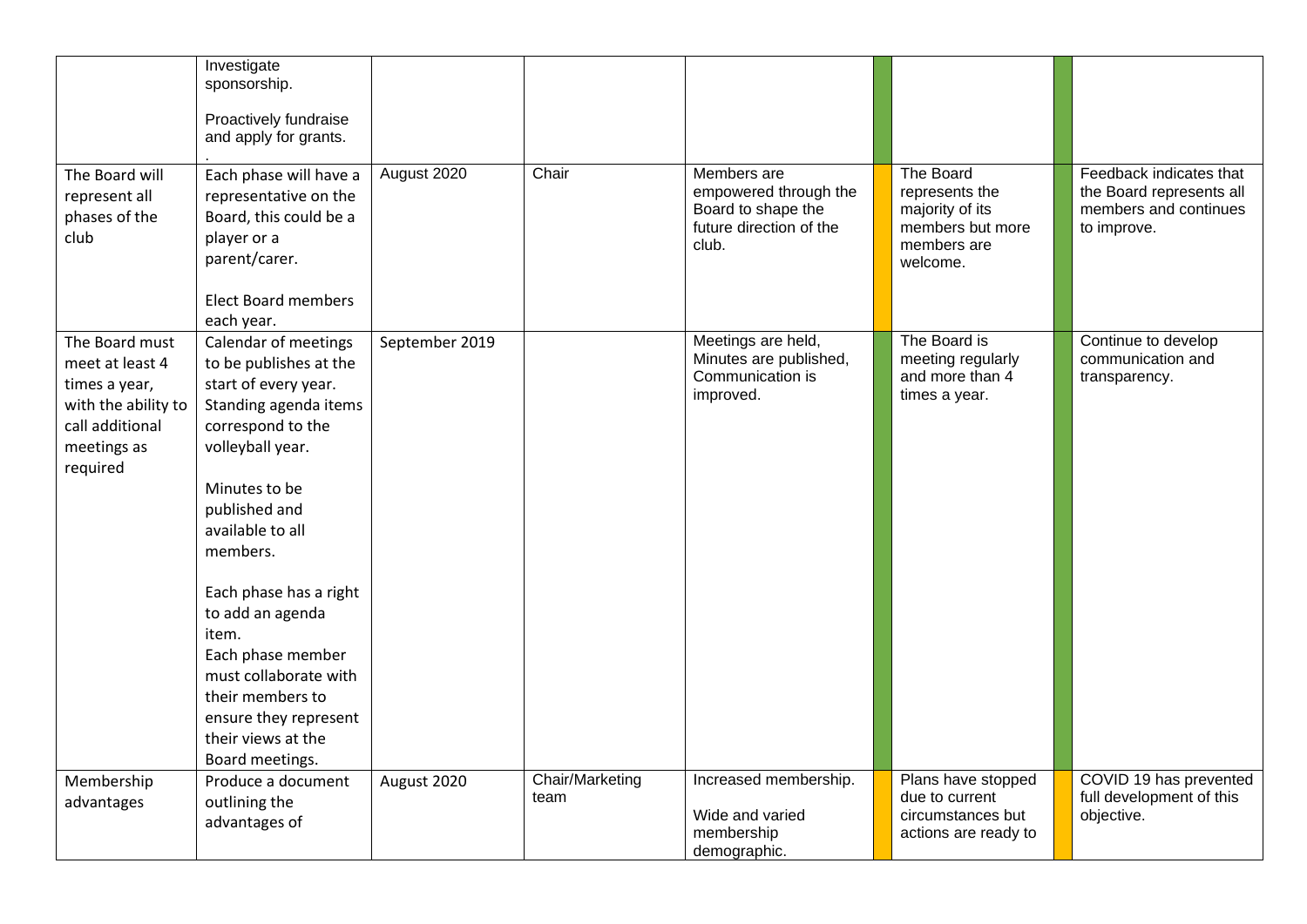|                                                                  | belonging to a<br>successful club.<br>Welcome university<br>foreign students.<br>Advertise at language<br>schools.                                                                                                                                                                                                                   |                  |                                        | Performance pathways<br>for juniors will be<br>established.<br>More unified club.                                                                                                                            | be taken when<br>possible.<br>Members have<br>received a written<br>update from the<br>Chair and this is<br>planned to be<br>repeated regularly. |                                                                                                                                                                                                                             |
|------------------------------------------------------------------|--------------------------------------------------------------------------------------------------------------------------------------------------------------------------------------------------------------------------------------------------------------------------------------------------------------------------------------|------------------|----------------------------------------|--------------------------------------------------------------------------------------------------------------------------------------------------------------------------------------------------------------|--------------------------------------------------------------------------------------------------------------------------------------------------|-----------------------------------------------------------------------------------------------------------------------------------------------------------------------------------------------------------------------------|
| Quality assurance                                                | The Board must be<br>aware of the quality of<br>any provision within<br>the club.<br>QA must include<br>feedback on the<br>quality of coaching at<br>each phase.<br>Player satisfaction<br>feedback through<br>focus group or<br>questionnaire.<br>Feedback used to<br>understand how to<br>keep improving and<br>raising standards. | March/April 2020 | <b>Head Coach</b><br>Chair<br>Captains | There will be clear lines<br>of communication<br>between members and<br>Board.<br>Responses feed directly<br>into the next<br>development plan.<br>All suggestions are<br>debated and responses<br>produced. | Plans were in place<br>for March.<br>Considering an<br>online questionnaire<br>to gain feedback<br>from members.                                 | Must ensure that<br>Seniors, as well as<br>Juniors, feel they are<br>getting value for money.<br>Senior members also<br>need player<br>development not just<br>juniors.<br>Member feedback is<br>contributing to this plan. |
| Targets/KPIs to<br>be produced at<br>the start of each<br>season | Taking into account<br>player/team potential-<br>clear but realistic<br>performance<br>outcomes should be<br>identified for each<br>phase of the club.                                                                                                                                                                               | September 2019   | Head Coach.                            | Clarification of<br>expectations.<br>Annual analysis of<br>performance.<br>Closer monitoring of the<br>long term performance<br>trajectory of the whole<br>club.                                             | Will make this a<br>three year objective.<br>Work will start in<br>September 2020.                                                               | Clarify potential<br>pathways through the<br>club.<br>Playing opportunities to<br>be well sign posted and<br>easy to find.<br>Evaluation has started.                                                                       |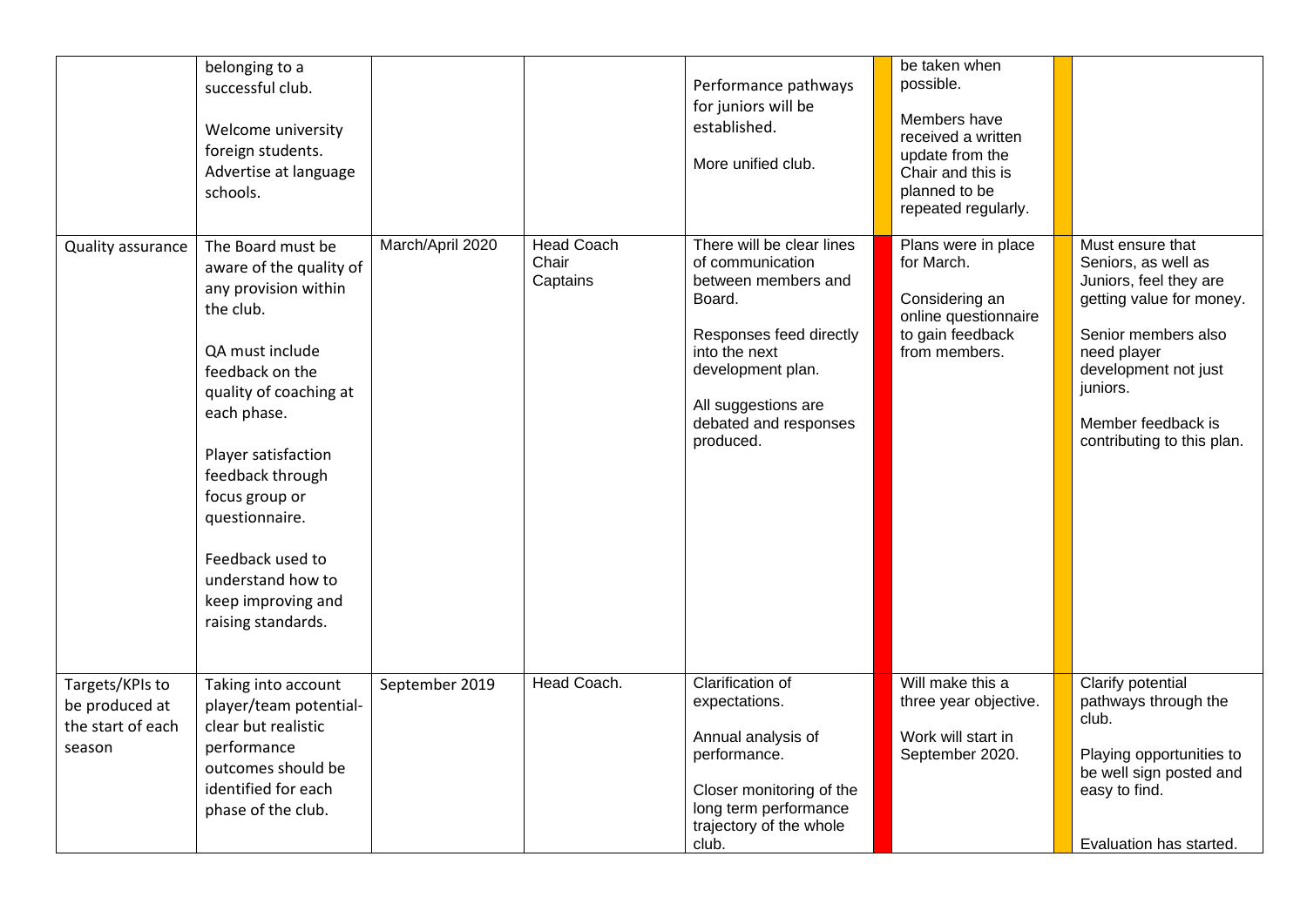|                                         | Subcommittee of<br>performance analysts<br>to be established.<br>Long term plans<br>reflect the ambition of<br>the<br>whole club.<br>Annual evaluation to<br>be completed.                                                                                                                                                                                                                                                  |                |                                     |                                                                                                                                                    |                                                                                                                                                                                                                                     |                                                      |
|-----------------------------------------|-----------------------------------------------------------------------------------------------------------------------------------------------------------------------------------------------------------------------------------------------------------------------------------------------------------------------------------------------------------------------------------------------------------------------------|----------------|-------------------------------------|----------------------------------------------------------------------------------------------------------------------------------------------------|-------------------------------------------------------------------------------------------------------------------------------------------------------------------------------------------------------------------------------------|------------------------------------------------------|
| Safeguarding<br>profile to be<br>raised | Safe guarding officer<br>appointed.<br>Clear role description.<br>Safeguarding is a<br>Standing agenda item.<br>Published policy<br>documents to be<br>available to all<br>members.<br><b>Pictures of Designated</b><br>Safeguarding Leads to<br>be up at each training<br>session.<br>Safeguarding training<br>sessions are held<br>regularly.<br>All members of the<br>Board have<br>undertaken<br>safeguarding training. | September 2019 | Chair<br>Club Safeguarding<br>Lead. | Safeguarding has a high<br>profile throughout the<br>club.<br>Children are safe and<br>families reassured.<br>All coaches/managers<br>are trained. | Safeguarding is<br>effective at the club,<br>all statutory actions<br>have been taken.<br>Further opportunities<br>for online training to<br>be rolled out next<br>year.<br>The Club will aim to<br>be outstanding in<br>this area. | All statutory<br>requirements continue to<br>be met. |